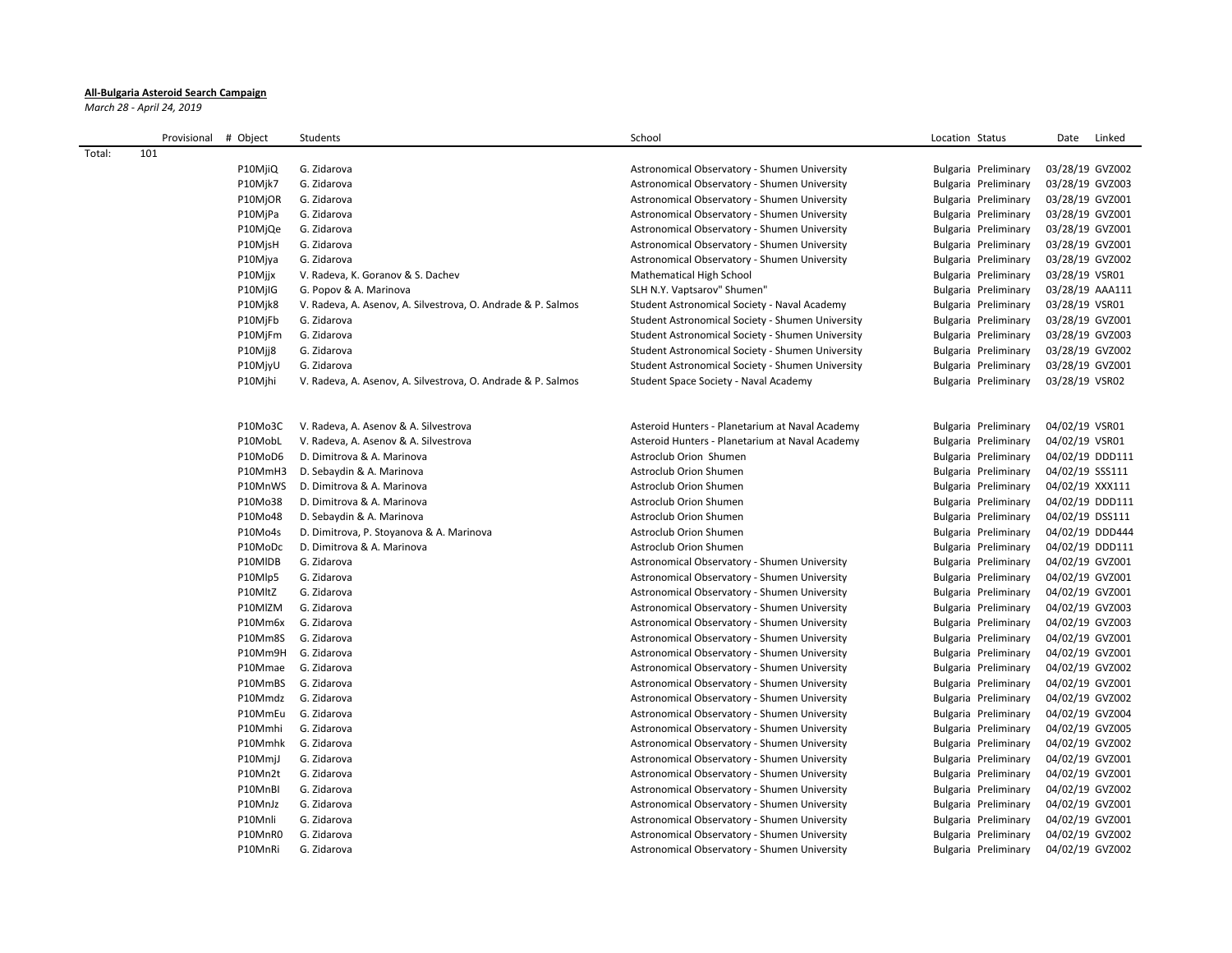| <b>FIUIVIII YN</b> | <b>G.</b> <i>L</i> iudivid                                   | AStronomical Observatory - Shumen Oniversity        | puigana riemmialy    | $U4/UZ/15$ GVZUU |
|--------------------|--------------------------------------------------------------|-----------------------------------------------------|----------------------|------------------|
| P10Mo8h            | G. Zidarova                                                  | Astronomical Observatory - Shumen University        | Bulgaria Preliminary | 04/02/19 GVZ00   |
| P10Molr            | G. Zidarova                                                  | Astronomical Observatory - Shumen University        | Bulgaria Preliminary | 04/02/19 GVZ00   |
| P10MonQ            | G. Zidarova                                                  | Astronomical Observatory - Shumen University        | Bulgaria Preliminary | 04/02/19 GVZ00   |
| P10Movj            | G. Zidarova                                                  | Astronomical Observatory - Shumen University        | Bulgaria Preliminary | 04/02/19 GVZ00   |
| P10MmEr            | V. Radeva & K. Goranov                                       | IT High School Exupery                              | Bulgaria Preliminary | 04/02/19 VSR01   |
| P10Mo0w            | V. Radeva & B. Dogan                                         | IT High School Exupery                              | Bulgaria Preliminary | 04/02/19 VSR01   |
| P10MocD            | V. Radeva & B. Dogan                                         | IT High School Exupery                              | Bulgaria Preliminary | 04/02/19 VSR01   |
| P10MolO            | V. Radeva & B. Dogan                                         | IT High School Exupery                              | Bulgaria Preliminary | 04/02/19 VSR02   |
| P10Moad            | V. Radeva, K. Goranov & S. Dachev                            | Mathematical High School                            | Bulgaria Preliminary | 04/02/19 VSR01   |
| P10MokT            | V. Radeva, K. Goranov & S. Dachev                            | Mathematical High School                            | Bulgaria Preliminary | 04/02/19 VSR01   |
| P10Mokw            | V. Radeva, K. Goranov & S. Dachev                            | Mathematical High School                            | Bulgaria Preliminary | 04/02/19 VSR01   |
| P10Molx            | V. Radeva, K. Goranov & S. Dachev                            | Mathematical High School                            | Bulgaria Preliminary | 04/02/19 VSR01   |
| P10MIBJ            | I. Marinov & A. Marinova                                     | SLH N. Y. Vaptsarov Shumen                          | Bulgaria Preliminary | 04/02/19 III111  |
|                    | P10MmDm E. Petkova & A. Marinova                             | SLH N. Y. Vaptsarov Shumen                          | Bulgaria Preliminary | 04/02/19 EKP45   |
| P10MmHQ            | I. Marinov & A. Marinova                                     | SLH N. Y. Vaptsarov Shumen                          | Bulgaria Preliminary | 04/02/19 YYY111  |
| P10Mn2h            | E. Petkova & A. Marinova                                     | SLH N. Y. Vaptsarov Shumen                          | Bulgaria Preliminary | 04/02/19 EKP441  |
| P10Mo1M            | I. Iliev & A. Marinova                                       | SLH N. Y. Vaptsarov Shumen                          | Bulgaria Preliminary | 04/02/19 III222  |
| P10MoCR            | G. Popov & A. Marinova                                       | SLH N. Y. Vaptsarov Shumen                          | Bulgaria Preliminary | 04/02/19 YYY111  |
| P10Momb            | I. Marinov & A. Marinova                                     | SLH N. Y. Vaptsarov Shumen                          | Bulgaria Preliminary | 04/02/19 YYY111  |
| P10MouO            | I.Iliev & A.Marinova                                         | SLH N. Y. Vaptsarov Shumen                          | Bulgaria Preliminary | 04/02/19 III111  |
| P10MmBG            | V. Radeva, A. Asenov, A. Silvestrova, O. Andrade & P. Salmos | Student Astronomical Society - Naval Academy        | Bulgaria Preliminary | 04/02/19 VSR02   |
| P10MmEX            | V. Radeva, A. Asenov, A. Silvestrova, O. Andrade & P. Salmos | Student Astronomical Society - Naval Academy        | Bulgaria Preliminary | 04/02/19 VSR01   |
| P10MmHE            | V. Radeva & G. Goranov                                       | Student Astronomical Society - Naval Academy        | Bulgaria Preliminary | 04/02/19 VSR01   |
| P10MmUS            | V. Radeva & G. Goranov                                       | Student Astronomical Society - Naval Academy        | Bulgaria Preliminary | 04/02/19 VSR01   |
| P10MnGn            | V. Radeva & G. Goranov                                       | Student Astronomical Society - Naval Academy        | Bulgaria Preliminary | 04/02/19 VSR01   |
| P10MnHB            | V. Radeva & G. Goranov                                       | Student Astronomical Society - Naval Academy        | Bulgaria Preliminary | 04/02/19 VSR02   |
| P10MnZj            | V. Radeva & G. Goranov                                       | Student Astronomical Society - Naval Academy        | Bulgaria Preliminary | 04/02/19 VSR01   |
| P10Mo9D            | V. Radeva & G. Goranov                                       | Student Astronomical Society - Naval Academy        | Bulgaria Preliminary | 04/02/19 VSR01   |
| P10Mo9F            | V. Radeva, A. Asenov, A. Silvestrova, O. Andrade & P. Salmos | Student Astronomical Society - Naval Academy        | Bulgaria Preliminary | 04/02/19 VSR02   |
| P10ModH            | V. Radeva, A. Asenov, A. Silvestrova, O. Andrade & P. Salmos | Student Astronomical Society - Naval Academy        | Bulgaria Preliminary | 04/02/19 VSR01   |
| P10Mojz            | V. Radeva & G. Goranov                                       | Student Astronomical Society - Naval Academy        | Bulgaria Preliminary | 04/02/19 VSR01   |
| P10Mol6            | V. Radeva, A. Asenov, A. Silvestrova, O. Andrade & P. Salmos | Student Astronomical Society - Naval Academy        | Bulgaria Preliminary | 04/02/19 VSR02   |
| P10MosM            | V. Radeva & O. Andrade                                       | Student Astronomical Society - Naval Academy        | Bulgaria Preliminary | 04/02/19 VSR01   |
| P10MID9            | G. Zidarova                                                  | Student Astronomical Society - Shumen University    | Bulgaria Preliminary | 04/02/19 GVZ00   |
| P10MlJu            | G. Zidarova                                                  | Student Astronomical Society - Shumen University    | Bulgaria Preliminary | 04/02/19 GVZ00   |
| P10MmBj            | G. Zidarova                                                  | Student Astronomical Society - Shumen University    | Bulgaria Preliminary | 04/02/19 GVZ00   |
| P10Mmdf            | G. Zidarova                                                  | Student Astronomical Society - Shumen University    | Bulgaria Preliminary | 04/02/19 GVZ00   |
| P10Mmmd            | G. Zidarova                                                  | Student Astronomical Society - Shumen University    | Bulgaria Preliminary | 04/02/19 GVZ00   |
| P10MmX9            | G. Zidarova                                                  | Student Astronomical Society - Shumen University    | Bulgaria Preliminary | 04/02/19 GVZ00   |
| P10MmZ7            | G. Zidarova                                                  | Student Astronomical Society - Shumen University    | Bulgaria Preliminary | 04/02/19 GVZ00   |
| P10MnbW            | G. Zidarova                                                  | Student Astronomical Society - Shumen University    | Bulgaria Preliminary | 04/02/19 GVZ00   |
| P10MnHK            | G. Zidarova                                                  | Student Astronomical Society - Shumen University    | Bulgaria Preliminary | 04/02/19 GVZ00   |
| P10MnJM            | G. Zidarova                                                  | Student Astronomical Society - Shumen University    | Bulgaria Preliminary | 04/02/19 GVZ00   |
| P10Mnma            | G. Zidarova                                                  | Student Astronomical Society - Shumen University    | Bulgaria Preliminary | 04/02/19 GVZ00   |
|                    |                                                              |                                                     |                      |                  |
| P10MnV7            | G. Zidarova                                                  | Student Astronomical Society - Shumen University    | Bulgaria Preliminary | 04/02/19 GVZ00   |
| P10Mnya            | G. Zidarova                                                  | Student Astronomical Society - Shumen University    | Bulgaria Preliminary | 04/02/19 GVZ00   |
| P10Mo7J            | G. Zidarova                                                  | Student Astronomical Society - Shumen University    | Bulgaria Preliminary | 04/02/19 GVZ00   |
| P10MoEe            | G. Zidarova                                                  | Student Astronomical Society - Shumen University    | Bulgaria Preliminary | 04/02/19 GVZ00   |
| P10MmDU            | V. Radeva & O. Andrade                                       | Student Space Agency - Naval Academy                | Bulgaria Preliminary | 04/02/19 VSR01   |
| P10MnBL            | V. Radeva & A. Asenov                                        | Student Space Agency - Planetarium at Naval Academy | Bulgaria Preliminary | 04/02/19 VSR01   |